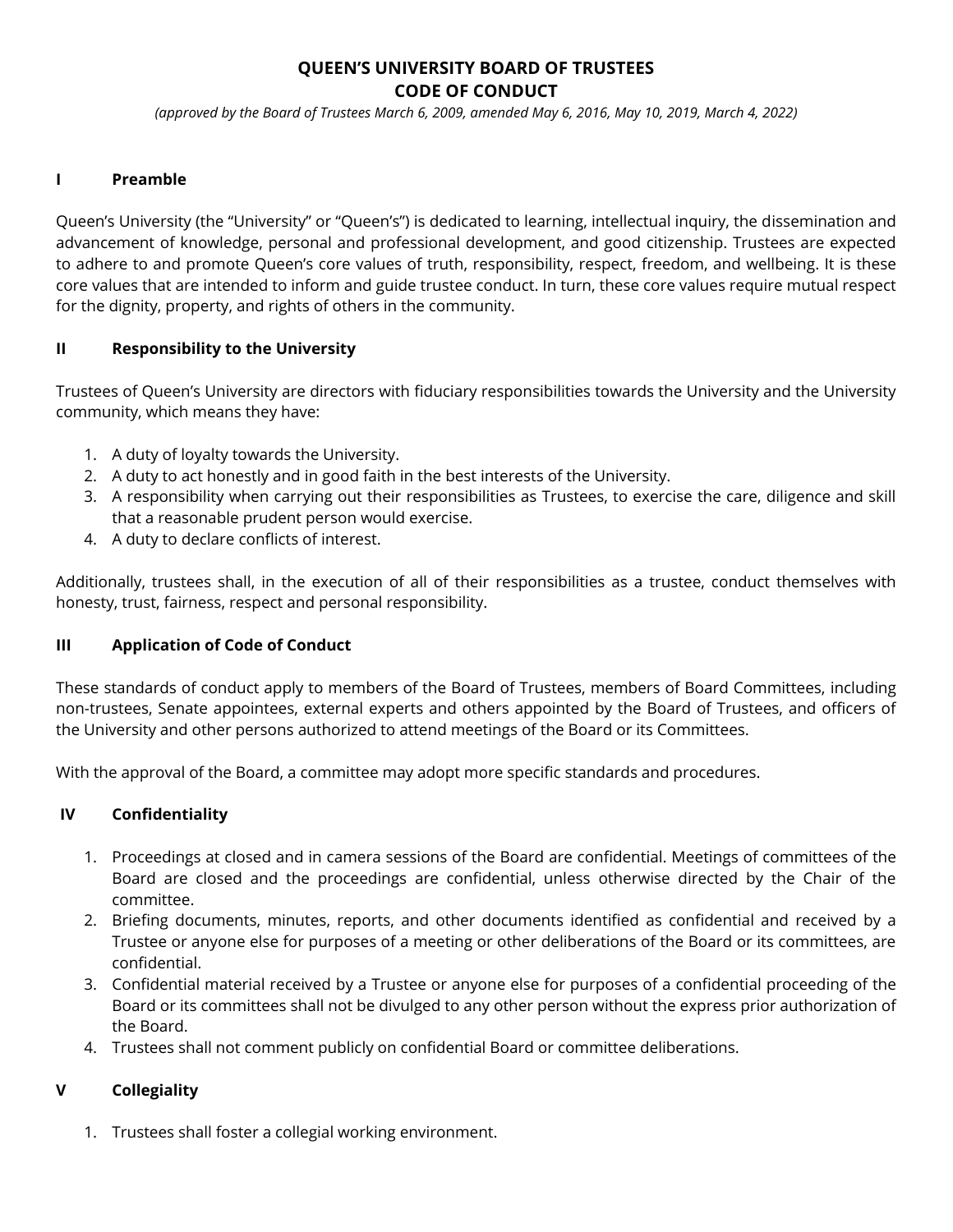- 2. Trustees shall conduct themselves in a manner that demonstrates respect for different perspectives, builds on the contribution of others and constructively puts forward alternative considerations.
- 3. When a Board decision is made, the Trustees shall respect that decision.
- 4. All inquiries about proceedings of the Board or its committees or about decisions of the Board shall be directed to the Chair or other designated person.

# **VI Personal Conflicts**

## **Definition**

Trustees are in a position of trust and are accountable for fulfilling their duties to the University with integrity. A conflict arises when the interest, direct or indirect, of a Trustee, his or her spouse, partner, parent, sibling, or child (*personal interest*), or of an organization or person whose interests a Trustee represents or is required to place above others including but not limited to corporate directorships, trusteeships, agency, employment and solicitorclient relationships (*professional interest*) conflicts or appears to conflict with the duty owed by the Trustee to the University.

Members of the Investment Committee shall, in addition, be governed by the Conflict of Interest provisions in the Statement of Investment Policies and Procedures (SIP&P) adopted by the Investment Committee, as amended from time to time.

The following rules will assist Trustees to address conflicts.

- 1. Each Trustee shall complete and deliver, at least annually, to the Secretary of the Board a Disclosure of Interest form listing personal and professional interests which could give rise to a possible conflict, direct or indirect, with the Trustee's duties to the University. Each Trustee shall notify the Secretary in writing of any changes to that list in a timely fashion.
- 2. A conflict of interest shall be disclosed by the Trustee to the Secretary of the Board at the earliest possible opportunity, and no later than the beginning of the meeting at which the matter which may give rise to the conflict is the subject of consideration. The disclosure of interest shall be included in the minutes of the meeting in question.
- 3. The Trustee who has disclosed a conflict shall not take part in the discussion about nor vote on the matter and shall absent her or himself from the meeting when the matter is being discussed if requested by the Board.
- 4. A Trustee who is an employee or former employee of the University, a spouse or partner of an employee or former employee of the University, may take part in discussions about matters relating to remuneration, benefits, terms of employment and rights or privileges related to employment which affect the Trustee or his or her spouse or partner but may not vote on such matters.
- 5. A Trustee who is a student may take part in discussions and vote on matters relating to tuition.
- 6. When the Chair of the Board considers that a conflict exists, but the Trustee considered to have the conflict does not disclose the conflict, the Chair of the Board may declare that a conflict exists and rule that the Trustee shall absent her or himself from the meeting while the matter that is the subject of the conflict is discussed and a vote taken. The Trustee may challenge the Chair by asking that a resolution be carried by the majority of the Trustees present and voting. The Trustee determined to have the conflict shall absent her or himself from the meeting while the conflict is discussed, and a vote taken.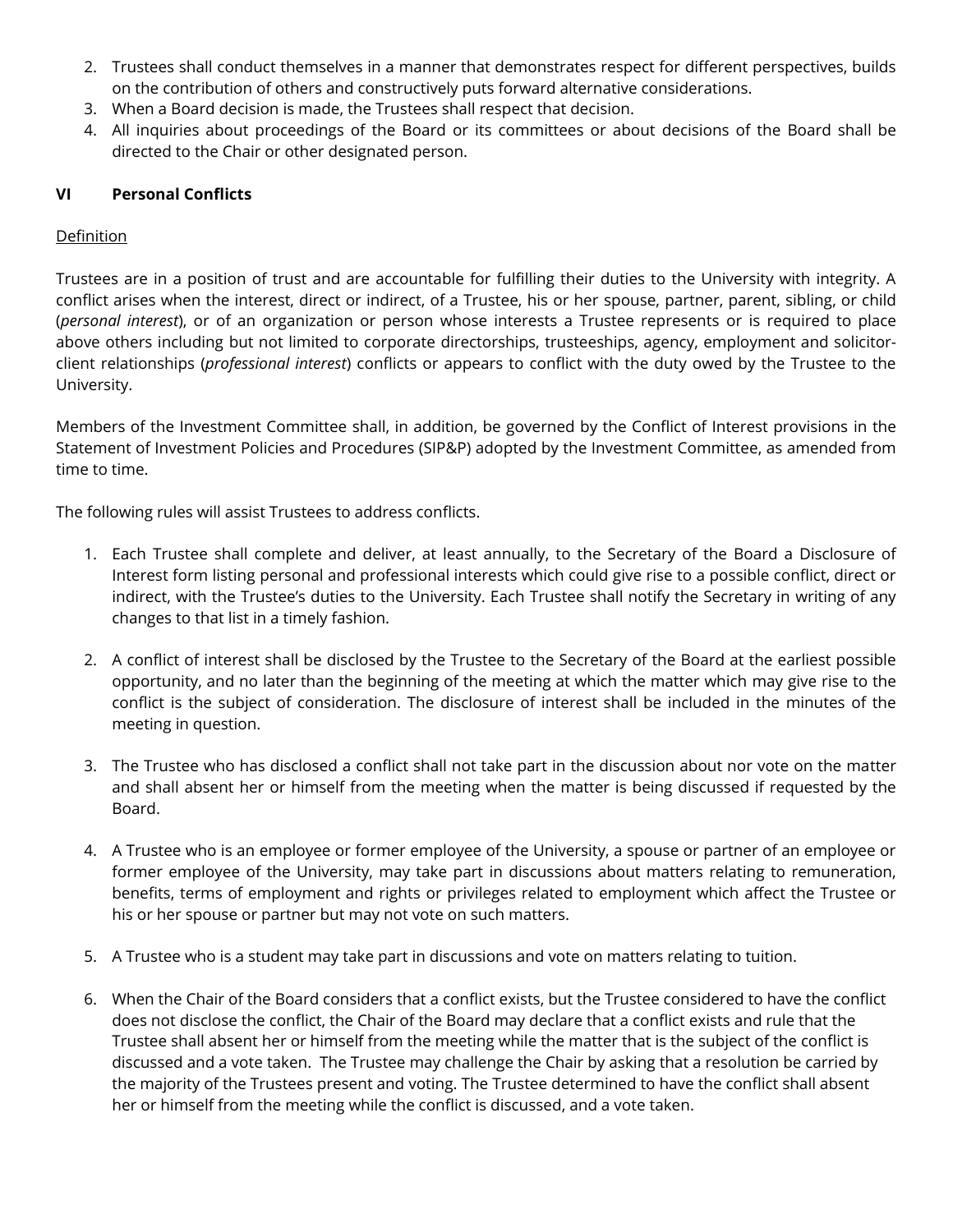7. Where the number of Trustees who by reason of the provisions of these rules, are disabled from participating in a meeting is such that at the meeting there are not sufficient members to constitute a quorum, then the remaining members shall be deemed to constitute a quorum, provided the number is not less than seven.

# **VII Breaches**

A breach of this Code of Conduct may result in removal from the Board. Such removal shall be decided by majority vote of the Board.

## **VIII Acknowledgement and Undertaking**

\_\_\_\_\_\_\_\_\_\_\_\_\_\_\_\_\_\_\_\_\_\_\_\_\_\_\_\_\_\_\_\_\_\_\_\_

\_\_\_\_\_\_\_\_\_\_\_\_\_\_\_\_\_\_\_\_\_\_\_\_\_\_\_\_\_\_\_\_\_\_\_\_ \_\_\_\_\_\_\_\_\_\_\_\_\_\_\_\_\_\_

I confirm that I have read, understand, and agree to abide by the above Queen's University Board of Trustees Code of Conduct.

SIGNATURE DATE

PRINT NAME